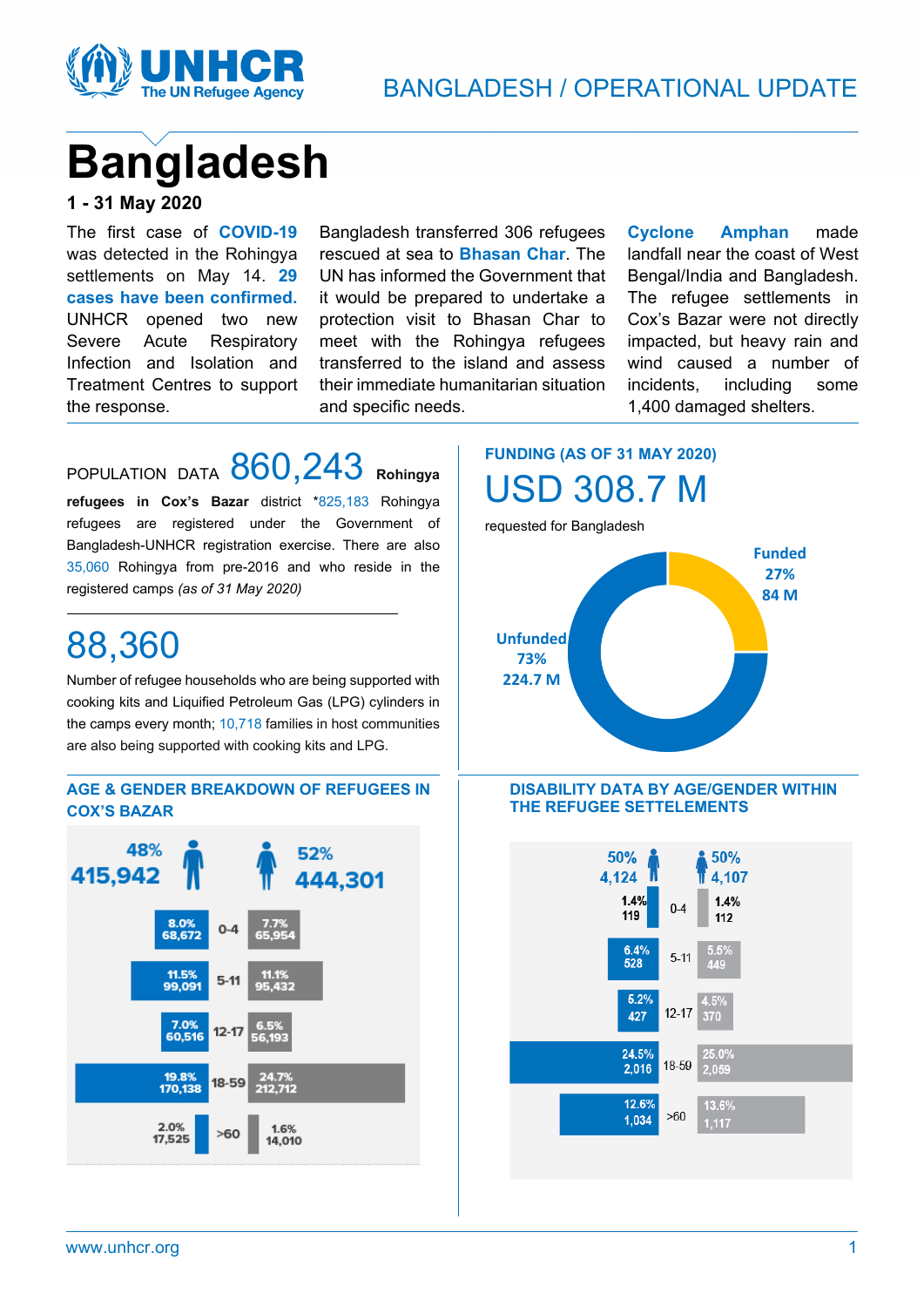

# Operational Context

The first COVID-19 case was detected in the refugee settlements in Cox's Bazar on 14 May. UNHCR and other humanitarian agencies are supporting the Government of Bangladesh and the local health authorities to contain and respond to the spread of the virus in the settlements. UNHCR has to date established two Severe Acute Respiratory Infection Isolation and Treatment Centres (SARI ITCs) with up to 200 beds, where COVID-19 positive patients are receiving

![](_page_1_Picture_4.jpeg)

**COVID-19 response activities can be found [here](https://data2.unhcr.org/en/situations/myanmar_refugees) on UNHCR's Bangladesh portal.**

treatment. Four quarantine centers supported by UNHCR have also been established for those who have had contact with COVID-19 positive patients and require isolation.

- Cyclone Amphan formed in the Bay of Bengal around mid-May and made landfall on 20 May near the India/Bangladesh border, affecting West Bengal in India and Bangladesh's low-lying delta region. Although the path of the cyclone did not hit Cox's Bazar, the effects of the cyclone nevertheless was felt in the refugee settlements in Cox's Bazar, which received heavy rain and strong winds. The Bangladesh Cyclone Preparedness Programme (CPP) raised three flags as an alert sign for refugees in the Cox's Bazar refugee settlements. The three flag was the highest alert level that refugees have seen for a cyclone since many of them first arrived in Bangladesh in 2017. Over 1,252 shelters were partially damaged and 159 shelters completely destroyed, temporarily displacing 144 households. In total, close to 6,000 refugees were affected by the cyclone.
- The annual monsoon season will soon be underway in Bangladesh. UNHCR is continuing to make **preparations** with partner agencies to update emergency preparedness and response plans and revise protocols. Refugee volunteers have received refresher orientation sessions and pre-monsoon kits are being distributed to refugees. Relief supplies are also prepositioned in locations in or close to the camps to ensure rapid response.
- Rohingya refugees continued to undertake **dangerous sea journeys** organised by traffickers and smugglers. UNHCR appreciates the decisive action taken by the Bangladesh authorities in the last month in rescuing and safely disembarking nearly 700 Rohingya refugees, after long and harrowing journeys at sea. We understand that others may still remain on boats at sea in the Bay of Bengal and Andaman Sea. Some 400 of these refugees were brought to Cox's Bazar District, where the Government, UNHCR and humanitarian partners worked closely together to ensure they were safely quarantined and received the assistance, services and specialized support they needed. All have now safely returned to their families within the camps. More recently, the Bangladesh authorities transferred more than 300 refugees to the island of Bhasan Char, the largest number of whom were rescued at sea from a vessel in distress. Most are reportedly women and children. The UN has informed the Government that it would be prepared to undertake a protection visit to Bhasan Char to meet with the Rohingya refugees transferred to the island and assess their immediate humanitarian situation and specific needs. The UN's longstanding position nevertheless remains that comprehensive technical and protection assessments to evaluate the safety and sustainability of life on Bhasan Char are essential.

### Updates and achievements

![](_page_1_Picture_11.jpeg)

#### **Refugees rescued from sea transferred to Bhasan Char island**

On 2 May, after several weeks at sea, nearly 30 Rohingya came ashore in Bangladesh, including many women and children. These refugees were subsequently sent by the Bangladesh authorities to Bhasan Char island. A further group of 277 Rohingya rescued at sea by Bangladesh on 17 May were also transferred to the island.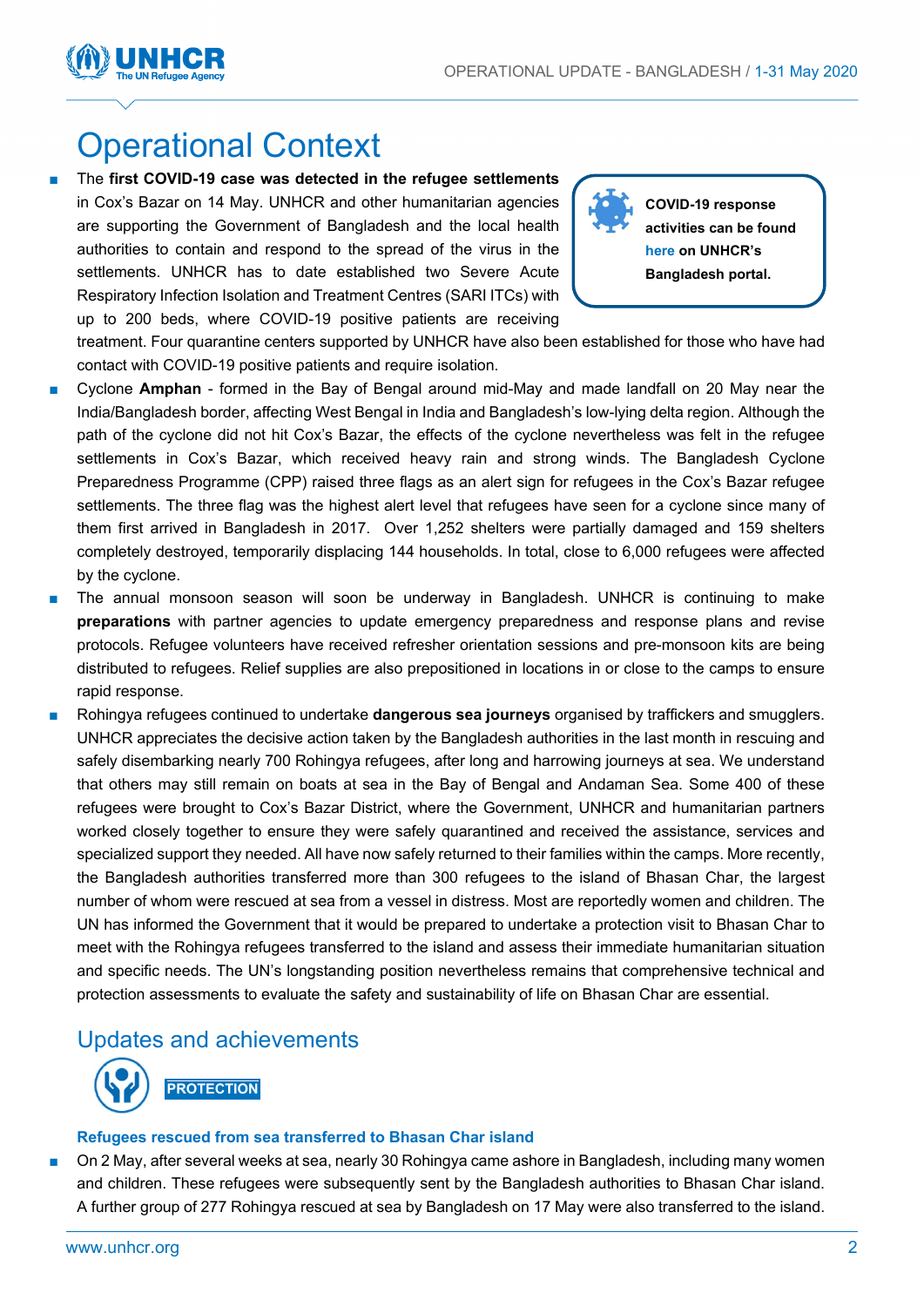![](_page_2_Picture_1.jpeg)

In total, according to information available, there are currently 306 Rohingya refugees on Bhasan Char. UNHCR together with other UN agencies have been invited by the Government of Bangladesh to undertake a protection visit to the island to ascertain the humanitarian situation and any immediate needs of the refugee population . Discussions on the parameters of this visit are ongoing. UNHCR maintains that any relocation of refugees to Bhasan Char should be preceded by thorough and independent assessments in five key areas: safety and sustainability, UN and humanitarian personnel safety and security, protection, sustainable livelihoods and logistics and access. To date, these assessments are yet to be undertaken. Currently no specialised protection services are provided on the island by the UN or humanitarian agencies operating in Cox's Bazar .

![](_page_2_Picture_3.jpeg)

#### **MONSOON/CYCLONE SEASON**

#### **Moving forward on annual monsoon preparations in a time of COVID-19**

- Annual monsoon preparations by humanitarian agencies in Cox's Bazar were made more challenging this year by the spread and risks posed by the COVID-19. Accordingly, UNHCR has updated and revised its **Emergency Preparedness and Response Strategy for 2020** to factor in the new circumstances and to ensure that the safety of refugees and staff is incorporated as an integral element of the monsoon preparedness and response activities. The strategy also places emphasis on finding new ways of working and reasserts the need for having refugees at the centre of the response, particularly when public health restrictions have limited a wider set of humanitarian activities and/or staff from entering the settlements.
- UNHCR has put its monsoon-focused **Emergency Preparedness and Response Team** (EPRT) on standby. It consists of a roster of some 70 staff with different technical expertise who can be deployed immediately to respond to any situation or incident. In addition to having its own team ready, UNHCR

![](_page_2_Picture_8.jpeg)

Refugee volunteers using ropes to tie-down rooftops ahead of expected strong winds during the monsoon. Photo: © UNHCR

continues training refugee volunteers and the partner agencies to hone emergency response skills and knowledge. A **virtual training** on disaster risk reduction was held with Action Aid, one of UNHCR's site management partners, on 21-24 May. Further similar skills sharing activities are ongoing and planned with other key partners. Refresher trainings were also held for partners such as BDRCS and the American Red Cross as well as trained refugee volunteers during the month of May. In addition, virtual trainings were conducted by the Protection Sector for its 39 Protection Emergency Response Units (PERU) comprised of 234 staff and refugee volunteers in preparation for the cyclone and to familiarize the PERU with the Sector's cyclone response plan and ensure coordination with other sectors in the camps.

- In advance of the monsoon, UNHCR has distributed **tie-down kits** to 87,795 refugee households in 16 camps which UNHCR manages in Ukhiya and Teknaf sub-districts of Cox's Bazar. The kit includes ropes and pegs that can help households better anchor their shelters ahead of expected strong winds.
- Furthermore, the **prepositioning of post-disaster kits** (PDKs) in and near the settlements is ongoing. This prepositioning will help ensure that assistance can be provided quickly if an emergency arises and roads are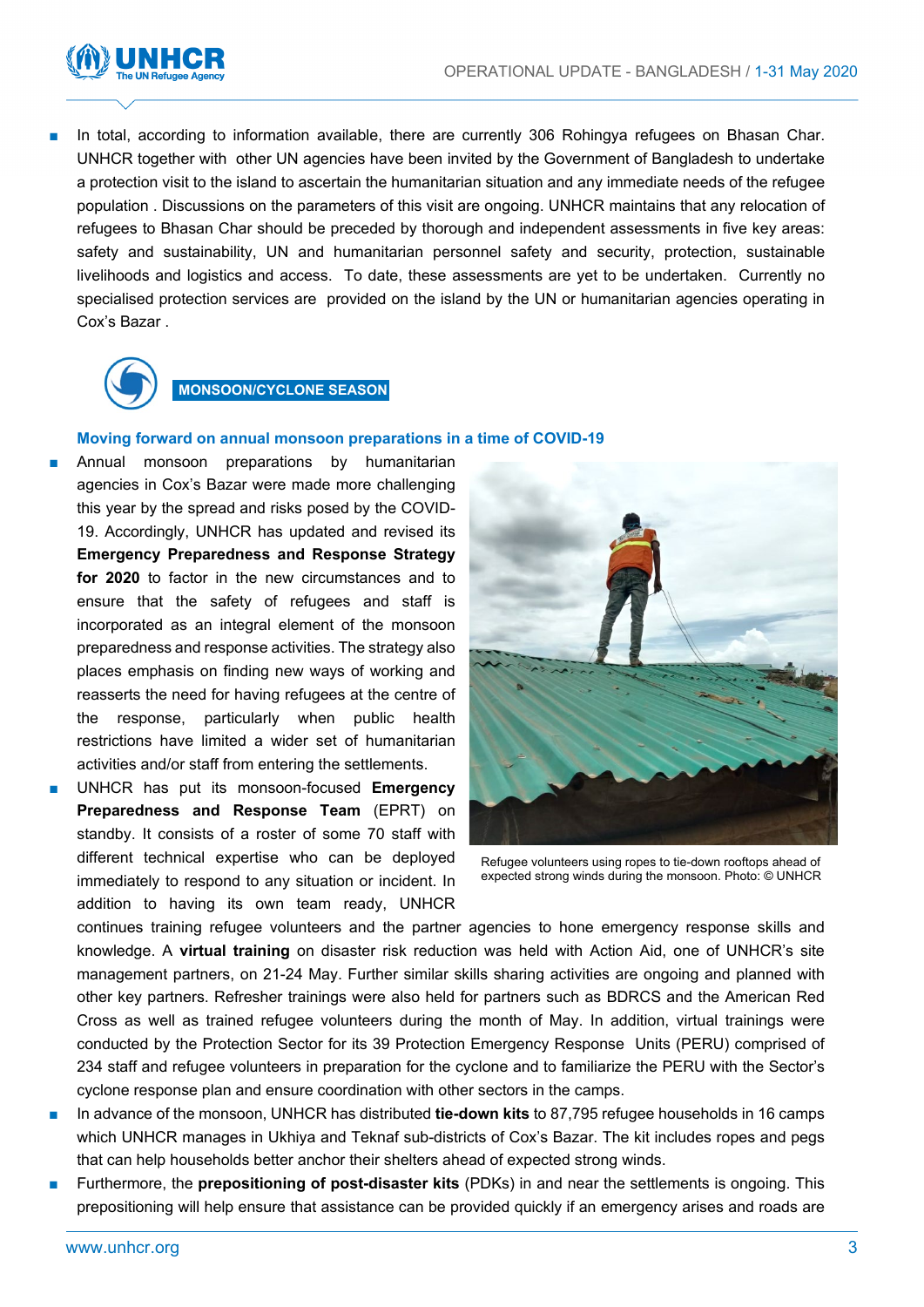![](_page_3_Picture_1.jpeg)

cut off. The kits contain a range of basic shelter and WASH-related items, such as plastic sheeting and aqua tabs to support households with very immediate needs, until more support such as rebuilding of shelters can be organised. UNHCR, IOM, WFP and other members of an inter-agency Emergency Preparedness Working Group (EPWG) have agreed to standardize PDK contents and harmonize local pre-positioning.

#### **Preparedness for and response to Cyclone Amphan's passage in the Bay of Bengal**

- UNHCR and other agencies responded to damage caused by Cyclone Amphan-related winds and rain. The cyclone's reportedly 750 km radius had a moderately strong impact on the refugee settlements.
- There were no injuries or casualties reported. In total, however, 1,252 shelters were partially damaged across all 34 camps in Cox's Bazar, and 159 completely damaged. The camps most affected were in Ukhiya, as less severe weather was reported in southern camps in Teknaf area. A small number of communal facilities such as learning centres were also affected, and other basic infrastructure such as bamboo retaining walls that were built to reduce the risk of injury or damage occurring from soil erosion.
- Throughout May, UNHCR worked intensively with 1,600 site management refugee volunteers in 16 camps. The volunteers ran **awareness messaging campaigns** on the impending cyclone across the camps, including

![](_page_3_Picture_7.jpeg)

UNHCR staff examining a broken retaining wall that collapsed under heavy rain. Photo: © UNHCR/O. Sanchez Pineiro

explaining what needs to happen when the Cyclone Preparedness Programmes' (CPP) flags are raised. The messages include the importance of securing their documents including ID cards issued by UNHCR and the Government of Bangladesh, keeping emergency food safe, securely tying-down shelters, and location of safe havens and how to relocate, as well as the need to stay indoors during strong winds.

With Cyclone Amphan looming, UNHCR called for the activation of the camp-wide Disaster Management Committee (DMC) in the camps. This is a pre-existing emergency coordination structure that has proved to be effective in dealing with past monsoon seasons. The DMC coordinates across camps for any large-scale disaster/emergency response. The meetings that were held have helped identify operational priorities and clarified how different actors plan to respond, particularly during the COVID-19 period as it differs to the situation in previous years. The engagements with the DMC were helpful and lessons learned will be reviewed for incorporation into UNHCR's revised Emergency Preparedness and Response Strategy that factors in the ongoing parallel dimensions of COVID-19 emergency response.

#### **Refugee volunteers first on the scene to fight fires inside Kutupalong refugee settlement**

- Two major fires occurred in the Kutupalong refugee settlement in May. Fires pose a significant risk in the camps due to the density of shelters. Over the last six months, there were 42 cases of fires affecting 133 households. In both fires occurring in May, refugee volunteers who had been trained by UNHCR were the first on the scene and helped contain the fires.
- The first fire, on 12 May, started near a marketplace (Camp 1E). The initial damage saw 234 shelters totally damaged and 247 partially damaged. Also, nearly 40 shops, a child friendly space, a mosque, some 20 latrines, and 18 bathing cubicles were destroyed. In total there were 10 injuries, but no fatalities.
- A second major fire occurred in the early morning of 17 May (Camp 5) reportedly due to a mosquito coil in one of the shelters. The damage assessments reported 20 shelters were fully destroyed, and another 7 sustained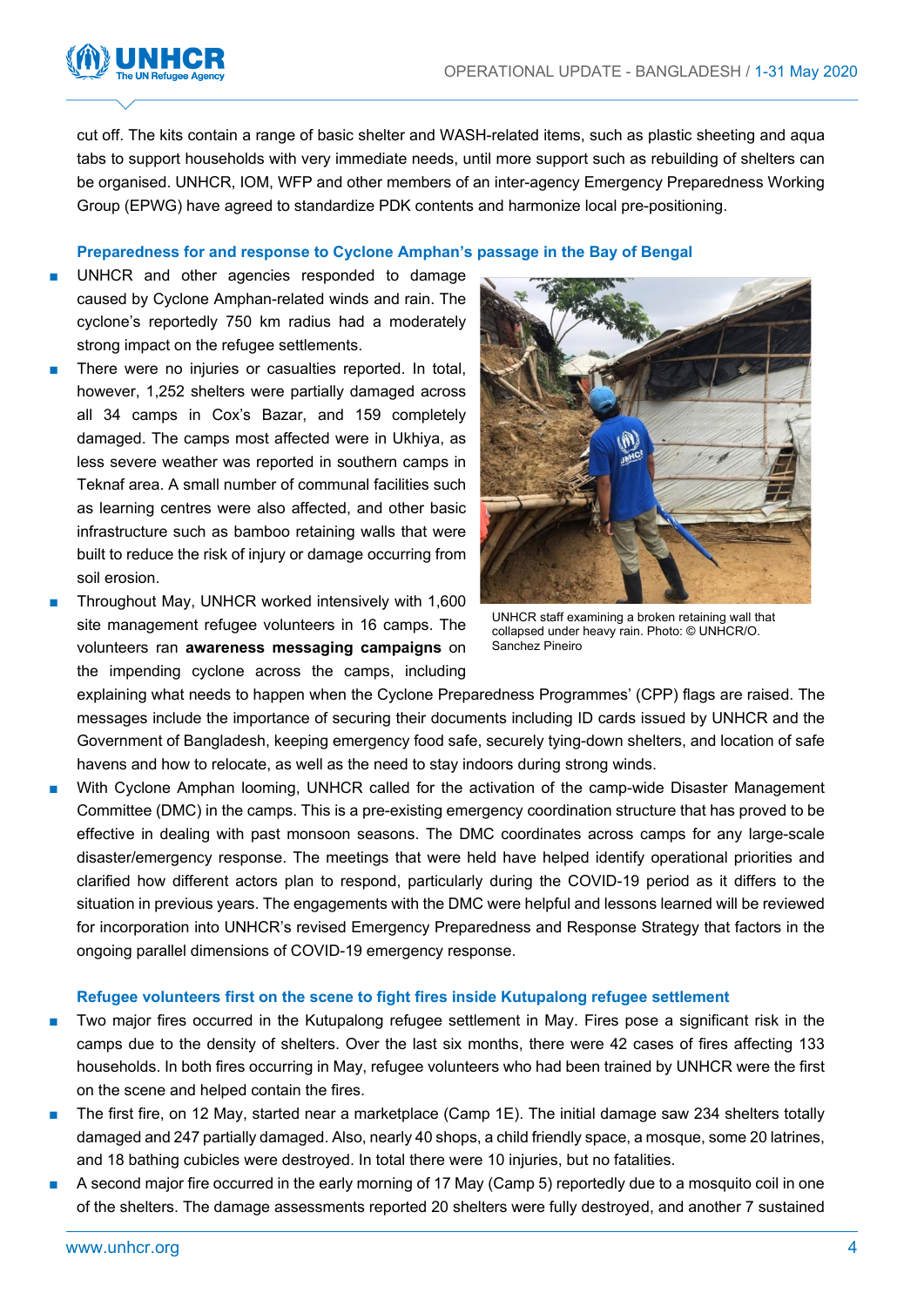![](_page_4_Picture_1.jpeg)

partial damage, with 24 refugee households affected in total. Three individuals sustained injuries, including one volunteer.

In both incidents, most of the families affected decided to temporarily stay at shelters of friends or neighbours until their shelters are rebuilt. Food (including high energy biscuits) was provided by WFP and partners, and UNHCR and BDRCS supplied core relief item kits, and some additional items such as jerrycans, blankets and hygiene items. UNHCR's partner BRAC supported the affected families with temporary shelters. UNHCR field, shelter, WASH and site management teams were on site to coordinate with the authorities and partners on shelter and other needs. The rubble was cleared by SMEP, a joint WFP/IOM/UNHCR engineering platform, prior to the repairs and rebuilding starting.

![](_page_4_Picture_4.jpeg)

Only the ashes of former shelters remaining, as fire spread quickly during the incident. Photo: ©UNHCR

UNHCR and its partners are rebuilding the destroyed areas. The Camp 1E area was particularly congested as it was one of the areas where refugees spontaneously settled when they first started living in Kutupalong without proper site planning. However, the restoration plan aims to reduce congestion. Some households will be able to transfer to another area of the Kutuplaong camp where shelters are available. Already 41 households decided to relocate to other areas. The rebuilt area of Camp 1E will have additional space for communal facilities to enhance general protection, as well as from fires.

#### **Rolling out IVR to expand coverage of messaging in camps**

- The Refugee Relief and Repatriation Commissioner (RRRC) approved UNHCR to use an Interactive Voice Response (IVR) system for engaging and communicating with refugees. This technology is best known from customer service hotlines where callers are asked to press different numbers for different options. UNHCR's protection team is also coordinating with IOM which is also testing IVR.
- The IVR will enable UNHCR to send SMS or pre-recorded audio message services to refugees' mobile phones. Initially, UNHCR will target refugees active in networks the agency works with, including volunteers, and expand over time to other users. The technology can help ensure the delivery of time sensitive alerts, and accurate information on issues of concern to refugees, including COVID-19 or the impending monsoon season. The first pilot broadcast of the system with messages targeting refugees started on 14 May with a target to reach 20,000 refugees in UNHCR managed camps.

![](_page_4_Picture_10.jpeg)

- UNHCR community-based protection team plans to evaluate the system through interviews with selected recipients and to review the IVR's effectiveness as a communication tool. The IVR will be one of the various ways that UNHCR continues to provide timely information to refugees and engage them in the response. It will complement other efforts made through partners and community-based volunteers to reach households with face-to-face messaging.
- The IVR will provide refugees with the option also to contact an existing UNHCR toll-free protection hotline, where they can ask for individual and confidential protection advice, or clarifications on existing assistance, or services.